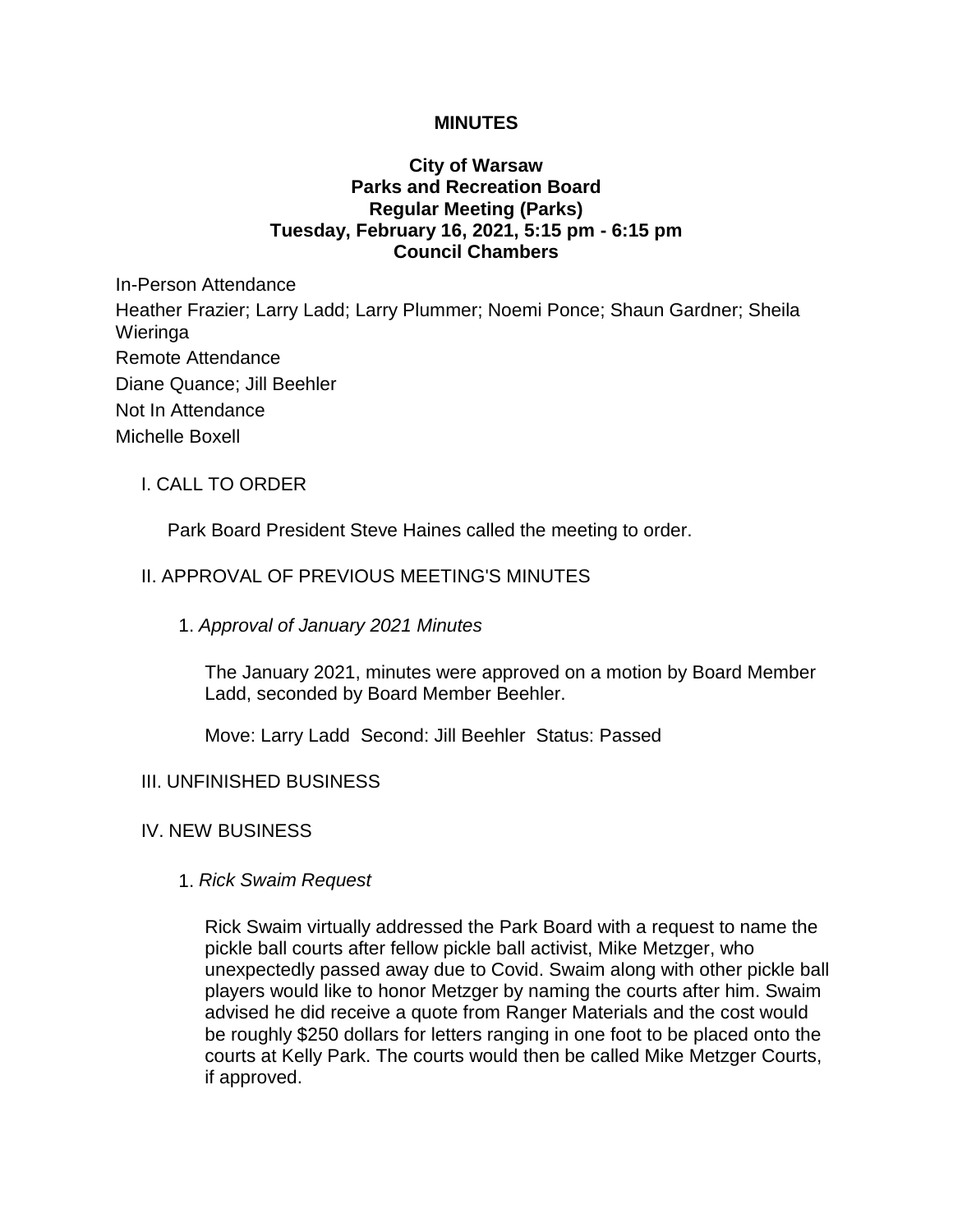After some discussion, Park Board President Haines stated the Board has had similar requests in the past to name a park, field or court after an individual. However, to set a precedence those requests have been denied. However, maybe something similar to the Tony Elliott plaque may be an option. Superintendent Plummer advised he believes a plaque at the courts is much more feasible. Reason being is when the courts need to be refurbished and resealed, the letters on the court's surface would need to be removed. Additionally, naming a field or court after an individual can cause issues when repairs or changes to the named location need to be completed.

Plummer stated a plaque honoring Mike Metzger, which could be placed near the pickle ball courts or possibly on the fence, would not be an issue in his opinion.

Haines asked if Swaim would provide a sample of what the plaque would like like along with the dimensions at the next Park Board meeting, where a vote can then be taken. Swaim agreed. The discussion was tabled until the next meeting in March.

Move: Second: Status: Tabled

2. *2020 Year End Report*

Superintendent Plummer reviewed the year end report for 2020. During this time, he highlighted the projects, activities, and budget report for 2020. Plummer stated although 2020 was a difficult year with numerous challenges, he is still very proud of his team with everything that was able to be completed during a pandemic.

Plummer further thanked the Board, City Council and Mayor Thallemer for their continued support of the Parks Department.

3. *Maintenance Report*

Maintenance Director Gardner advised they have been plowing parking lots, shoveling side walks and more since about 4 AM that morning. Gardner stated they have been hauling snow as it piles up to make room for any additional snow they may get. Due to not having as many picnic tables and sawhorse tables to refurbish they were able to get a jump start on some spring cleaning and organizing in the shop, have been able to repair/paint the barricades and trash barrels.

4. *Recreation Report*